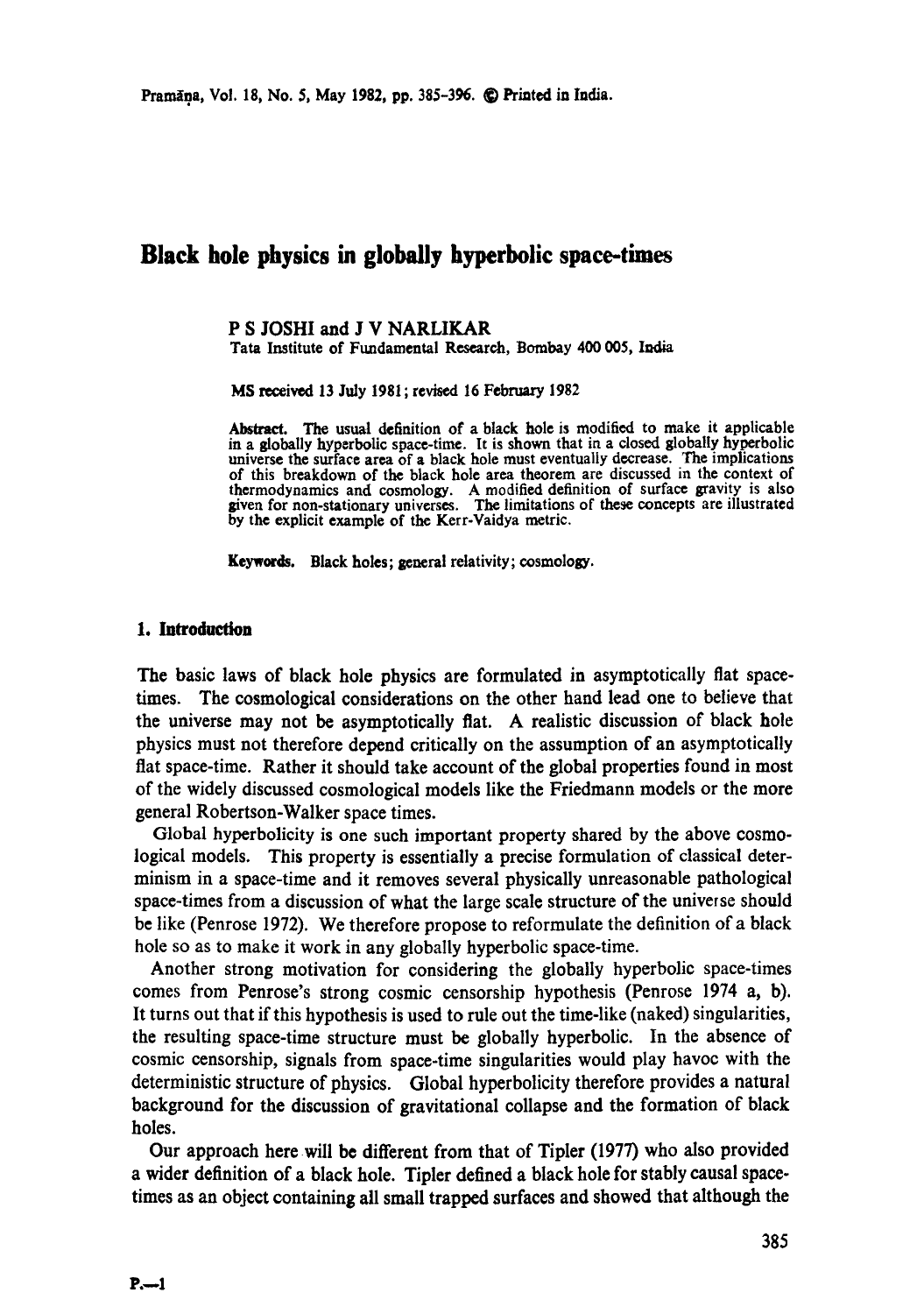local behaviour of such black holes remains unaltered their global behaviour is changed. In particular, the area theorem is no longer obeyed.

In the next section we define a black hole using the notion of trapping of light by the strong gravitational field of a collapsing object in a globally hyperbolic spacetime. We will then discuss the conditions under which the area theorem continues to hold.

In  $\S$  3, however, we will show that in a closed globally hyperbolic universe in which there is no boundary at infinity and where all future directed curves have finite lengths, the area theorem must break down. A closed Friedmann universe (the Wheeler universe) is an example of this kind.

Next in § 4 we attempt a definition of surface gravity  $\kappa$  in a universe which is not stationary. Stationarity and the existence of an axisymmetric killing vector are needed in the usual definition of  $\kappa$ , neither of which may in fact apply to objects in a real universe. We show, however, that analogy from thermodynamics helps in defining a quantity which resembles  $\kappa$  in local situations but which cannot have a global existence.

The limitations of the laws of black hole physics set up with these modified definitions become apparent in the explicit example discussed in  $\S$  5. This is the space-time described by Vaidya (1977). It has a locally Kerr-type object embedded in an asymptotically Friedmann/Robertson-Walker universe. There we see to what extent we can still give a meaning to the various concepts of black hole physics.

The notation and terminology to be followed here are those of Hawking and Ellis (1973) referred to in brief as HE.

## **2. A black hole redefined**

Let  $\mathscr{S}$  be any space like hypersurface in a globally hyperbolic spacetime M. Define the set  $D^{+}(\mathcal{S})$  as follows:

$$
D^{+}(\mathcal{S}) = \left\{ p \in M \middle| \text{all past directed non-spacelike curves} \atop \text{from } p \text{ have past end points in } \mathcal{S}, \right\}
$$
 (1)

The set  $D^{-1}(\mathcal{S})$  is defined similarly. Since M is globally hyperbolic, we can find  $\mathscr S$  such that

$$
D^{+}(\mathscr{S}) \cup D^{-}(\mathscr{S}) = M. \tag{2}
$$

In this case  $\mathcal S$  is a Cauchy surface in M.

We evolve this Cauchy surface into the past as well as future. Following Geroch (1970) we write

$$
M = \mathscr{S} \times R^1. \tag{3}
$$

With  $\mathcal{S}_t$  a Cauchy surface for each  $t \in \mathbb{R}^1$ , we have a family of spacelike surfaces  $\{\mathcal{S}_t\}$ spanning  $M$ . The parameter t serves as the ' cosmic time' for  $M$ . We will assume that the future development of the system corresponds to increasing values of t.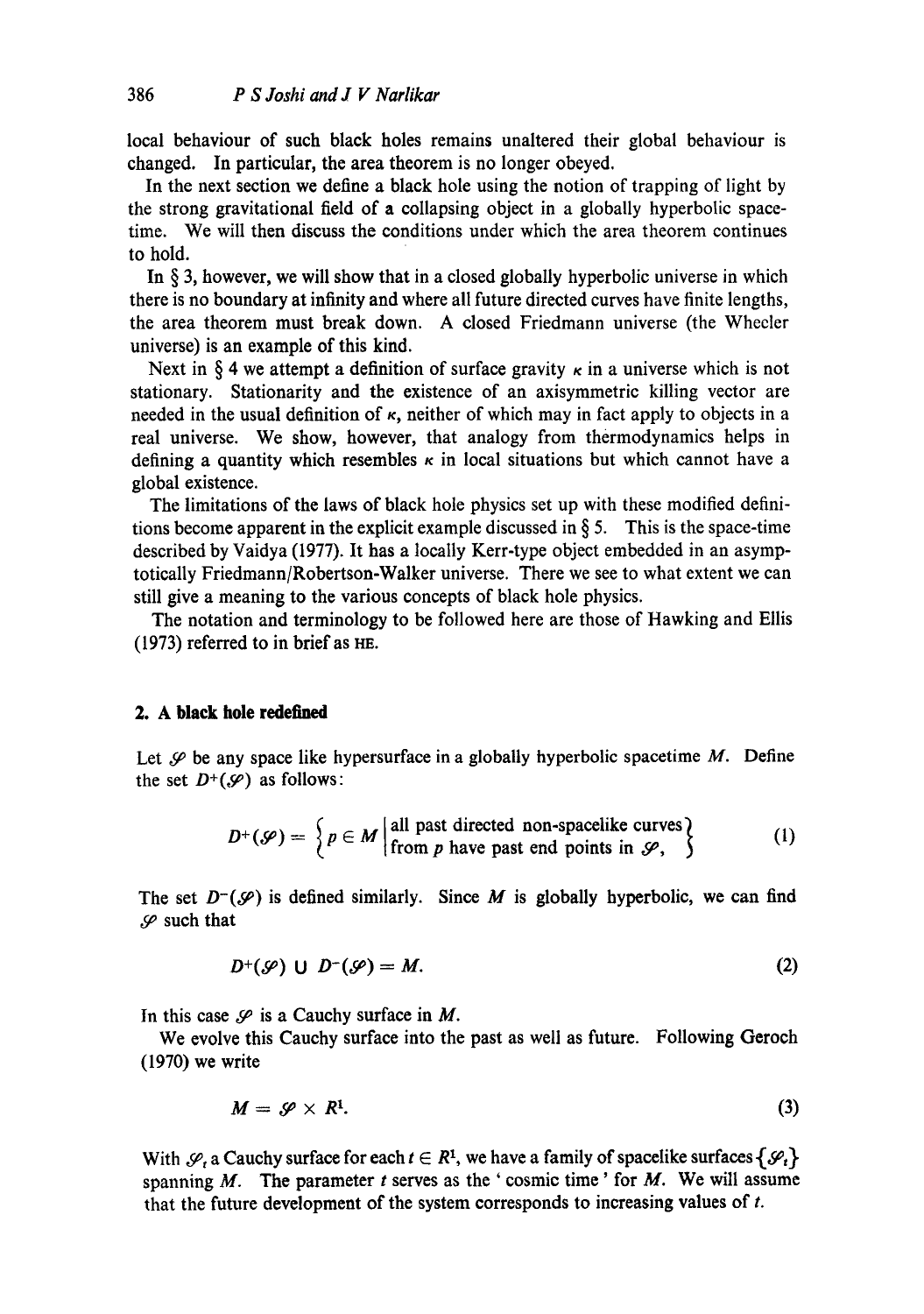In an asymptotically flat spacetime a black hole is the set  $M - J<sup>-1</sup>(1)$  where  $1<sup>1</sup>$ + is future null infinity, defined by imbedding M into another conformal manifold  $\overline{M}$ (tIE p. 222). However, independent of the existence of infinities one would like to say that a collapsing object enters the black hole state when its gravitational field becomes so strong as to start ' trapping' even the light trays. This was formalised by Penrose in the notion of a trapped surface in  $M$  (HE p. 262) which is a closed compact spacelike 2-surface  $T$  such that the two families of null geodesics orthogonal to it are converging at T, i.e.  $_1\chi_{ab}$   $g^{ab}$   $\lt$  0 and  $_2\chi_{ab}$   $g^{ab}$   $\lt$  0 where  $_1\chi_{ab}$  and  $_3\chi_{ab}$  are the two null second fundamental forms of T. In the spherically symmetric case the event horizon is formed by the marginally trapped surfaces  $\tilde{T}$  (*i.e.* for which  $x_1X_{ab}$   $g^{ab} = 0$  and  $x_2X_{ab}$   $g^{ab} < 0$ ) meaning that one family of null geodesics orthogonal to  $\tilde{T}$  has zero convergence whereas the other family converges 'inwards'. In more general cases also one would expect the boundary of the trapped surface region to be formed by marginally trapped surfaces.

Using the above concepts now, we define a black hole in a globally hyperbolic spacetime as a future set generated by all possible trapped surfaces of spacetime. (A set S is called a future set if  $S = I^+$  (S). The sets of the form  $I^+$  (x) for  $x \in M$ are future sets). Thus our definition given below covers *all* possible local collapse situations.

*Definition:* Let M be a globally hyperbolic space-time and let  $\{T_t\}$  be the family of all closed compact spacelike 2-surfaces  $T_t$  at the epoch t which are either trapped or marginally trapped. Then the black hole in  $M$  is the future set

$$
B \equiv I^+ \{ U_t \ T_t \}. \tag{4}
$$

Further, the boundary of the black hole is identified with the boundary of the above future set.

The above definition, which resembles a similar definition given by Tipler (1977), does not distinguish between local and cosmological trapped surfaces. For example, in closed Friedman models the 2-spheres which are the "equators" of the 3-Cauchy spheres of spatial homogeneity, are trapped during the entire collapsing phase of the universe and the black hole set would consist of the entire universe in the future of such a 3-sphere of time symmetry, giving an unwanted situation. Tipler *et al* (1980) have proposed a detailed method of distinguishing local trapped surfaces from the cosmological ones. There are certain characteristics which differentiate these classes. For example, whereas in the Schwarzschild case the family of null geodesics with  $2^{\chi_{ab}} g^{ab} < 0$  points towards the trapped surfaces, in the Friedman case this family points away from them. Here we shall take for granted that such distinctions between the local and the global case can be made. We are dealing only with the local trapped surfaces arising out of local collapse situations, and not with the global ones which essentially arise from the overall cosmological nature of space-time,

It can be seen that a black hole defined above is a black hole in the usual sense when the spacetime is asymptotically fiat. For, a black hole by the above definition implies that M contains a Cauchy surface  $\mathcal{S}_t$  with trapped or marginally trapped surfaces  $T_t$ . This implies the existence of an event horizon  $\partial J^-(\mathcal{I}^+, M)$  containing  $T_t$ , provided the null convergence condition  $R_{ab} K^a K^b \ll 0$  is satisfied for all null vectors  $K^a$  (HE, p. 320). This ensures a usual black hole in M.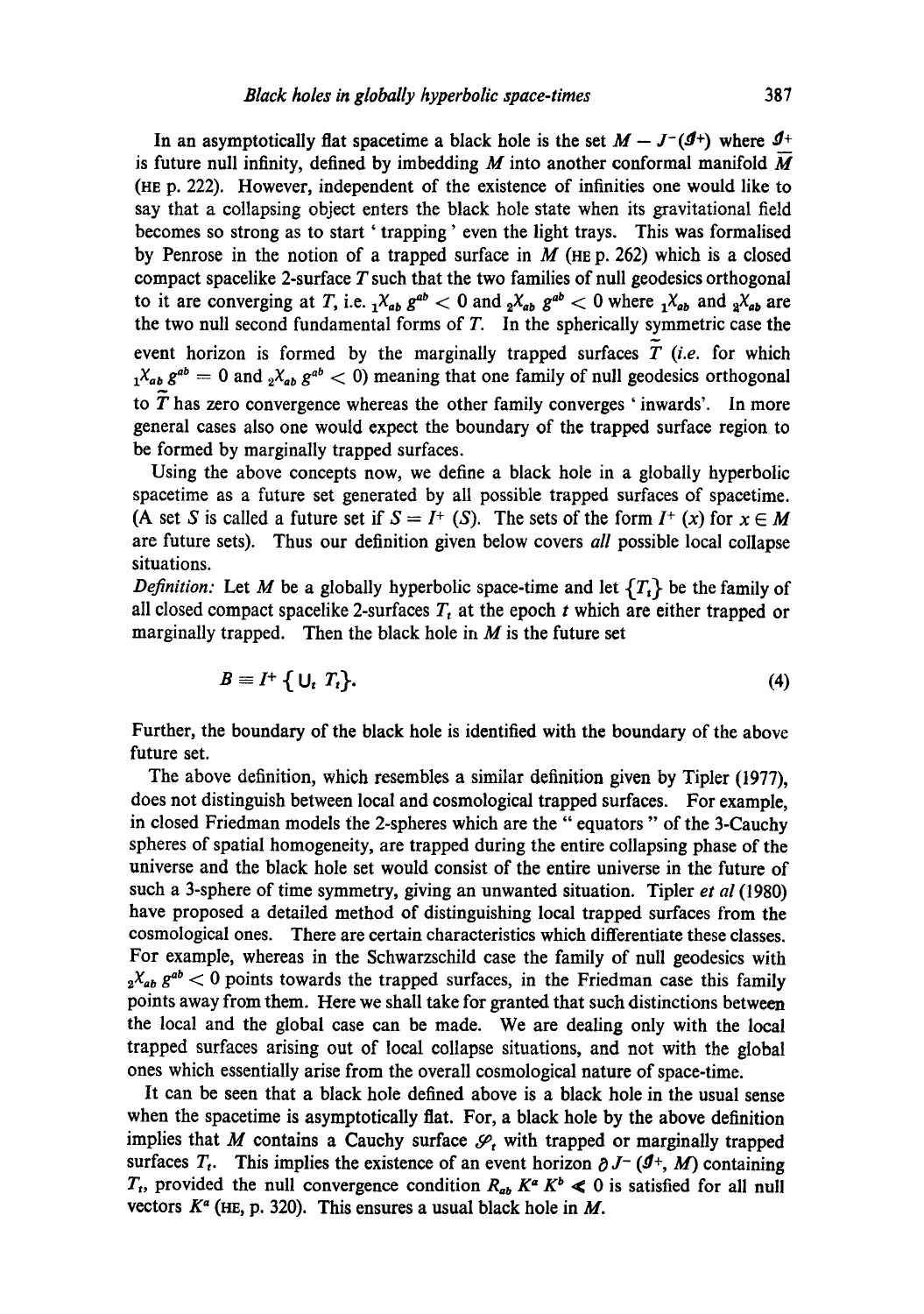Conversely, let  $M$  which is asymptotically flat, contain a non-empty black hole  $B = M-J^{-}(\mathcal{I}^{+})$ . Now consider  $I^{+}(B)$  and suppose there is  $p \in M$  such that  $p \in$  $I^+(B)$  but  $p \notin B$ . So there is some  $q \in B$  such that there is a timelike curve from q to p. Then since  $p \in J^-(\mathcal{I}^+)$ , there is a timelike curve from q to  $\mathcal{I}^+$  which is not possible. Hence  $B = I<sup>+</sup>(B)$  is a future set. However, as demonstrated by the spherically symmetric case,  $B \cap \mathcal{S}_t$  need not necessarily contain a trapped surface during the time dependent evolving stage when the event horizon is continuously moving outwards, increasing in area. It may be that in the final time independent limit every point of B is in the future of a trapped or marginally trapped surface as happens in the Schwarzchild picture, in which ease both the definitions would become equivalent.

It is necessary here to make a distinction between the apparent horizon and the black hole boundary defined above. The apparent horizon is the outer boundary of a connected component of a trapped region on a partial Cauchy surface. The example of the spherically symmetric collapse to a Schwarzschild black hole followed by the spherically symmetric collapse of a shell of small mass shows that the apparent horizon moves discontinuously. By contrast, the black hole boundary considered here is a future set which not only varies continuously but also has a differentiable structure. In fact it is an achronal 3-manifold (HE p. 187).

Next, B being a future set,  $\partial B$  will be generated by null geodesics which are either past endless or have past end points on one of the trapped surfaces (Penrose 1972). In our case M being globally hyperbolic the generators will have past end points on a trapped or a marginally trapped surface  $T \in T_t$  for some epoch t. Now the weak energy condition  $T_{ab}K^aK^b \ge 0$  for all null vectors  $K^a$  and Einstein's equations imply  $R_{ab}K^aK^b \leq 0$  and then the Raychaudhuri equation

$$
\frac{\mathrm{d}\theta}{\mathrm{d}v} = R_{ab}K^a K^b - 2\sigma^2 - \frac{1}{2}\theta^2,\tag{5}
$$

(where  $v$  is the affine parameter along the null geodesic generators) gives the result that the expansion  $\theta$  of these generators will be non-positive all along since it is nonpositive at T.

Again, a generator with a past end point on some  $T \in T_t$  cannot have negative expansion at T because then one would be able to deform T outwards in  $\mathcal{S}_t$  to obtain another trapped surface, giving points of B outside  $\partial B$  which is not possible. This shows that the generators of the black hole boundary begin with zero expansion.

However, if they encounter some matter or radiation in future, the expansion would become negative and they will have future end points in  $\partial B$ . Then these generators enter the black hole and the black hole boundary will move outside. But in the final time independent stationary state of the collapse one would rule out such possibilities and the generators should continue to move in future with constant zero expansion without future end points in  $\partial B$  provided they do not encounter singularities in future, in which case expansion can again go negative.

If one rules out this also by a suitable form of cosmic censorship, ensuring future completeness of the generators then the well-known area theorem will hold good for general globally hyperbolic space-time also in the sense that the black hole boundary does not decrease in area.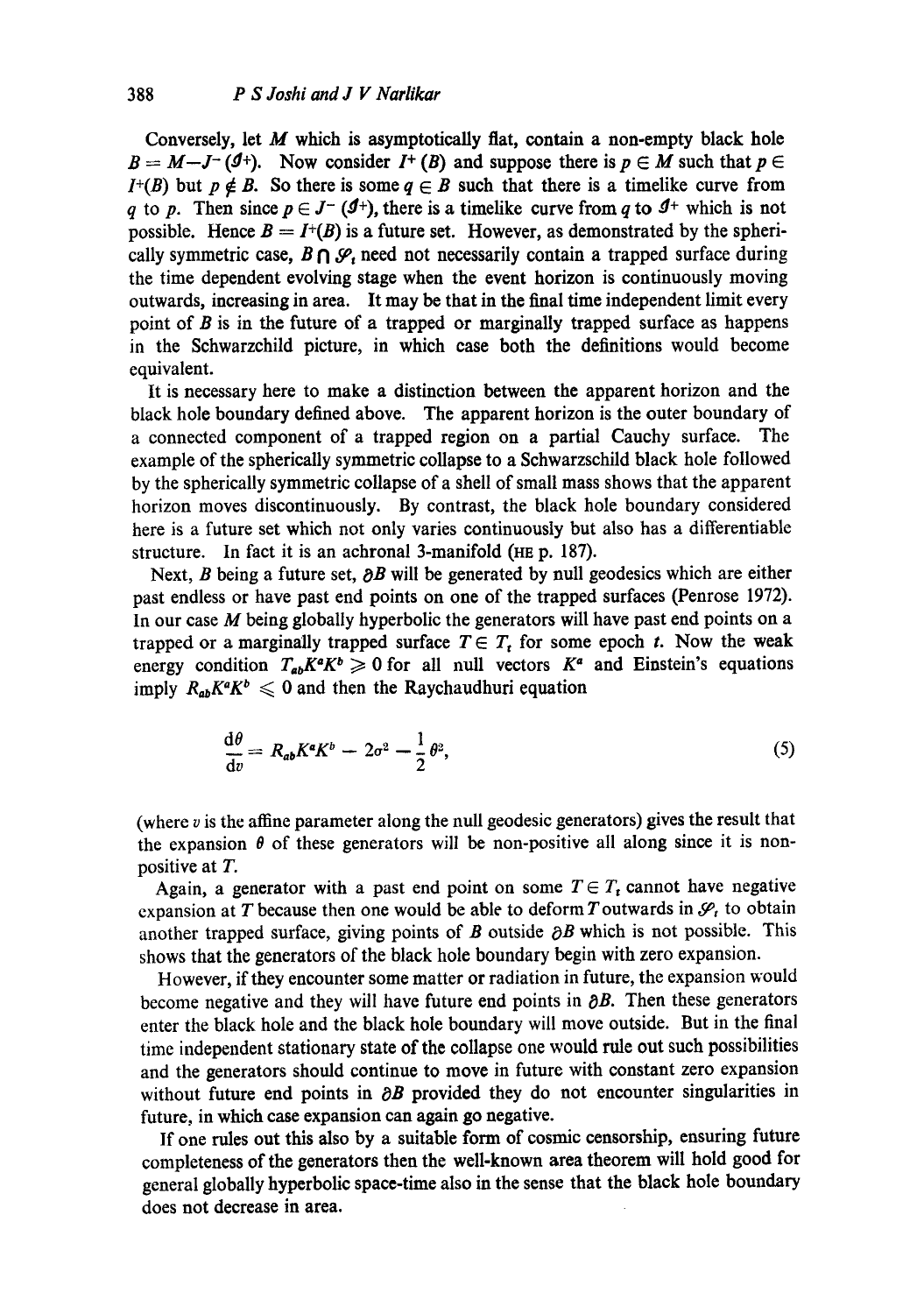Of course the above argument also indicates that if we were in a closed universe where all the material and light signals had finite lengths in future, then there is a possibility of the violation of the area principle. We will consider this possibility next.

#### **3. Violation of the area theorem**

We shall now consider black holes in the cosmological context of a closed universe *i.e.* of a space-time wherein there are no points at infinity and in which all non-spacelike curves have finite proper lengths in future (Penrose 1974a). Tipler (1977) considered a similar situation in a Wheeler Universe where all the non-spacelike curves fall into a universal curvature singularity in future and he showed that the area of spherically symmetric black holes must ultimately decrease in such space-times.

We would now appeal to the strong cosmic censor to bring in global hyperbolicity into our picture and use the prescription given by Oeroch *et al* (1972) to classify the space-time boundary. Since there are no points at infinity in our case, all boundary points are space-time singularities which are the singular end points of otherwise endless future or past directed timelike curves. The timelike boundary points *(i.e.*  naked singularities) are classified as follows (cf. Penrose 1974a): Consider a past endless timelike curve  $\gamma$  with a past singular end point q. Then q can be said to be lying in the future of some event p if  $I^+(p) \supset I^+(y)$ . Then any  $r \in \gamma$  lies in  $I^+(p)$ and there are timelike curves from  $p$  to  $r$ . An observer following one of these curves will have q to his future when he is at p and to his past when he is at r. Such a situation has been termed as a naked singularity which is not admitted by the normal cosmological models and which is ruled out by the strong cosmic censorship, which in turn is equivalent to the global hyperbolicity of the space-time.

In physically meaningful situations one would be interested in an initial non-singular state from which a black hole develops as a result of gravitational collapse. To consider such a case, let S be a compact collapsing object in  $M$  and let

$$
S_t = S \cap \mathcal{S}_t, \tag{6}
$$

describe the evolution of the object in time. Let  $S_t$  be an initial non-singular state. All the trapped and marginally trapped surfaces which are going to be formed in the future stages of collapse are to be contained in  $I^+(S_t)$ . We shall consider here the smallest set  $B'$  which contains all the trapped surfaces to be formed and which can be obtained by intersecting all the future sets  $I^+(S_t)$  which contain all the trapped surfaces. Then it is easy to see that B' is also a future set and the black hole  $B \subseteq B'$ .

Though we provided argument in  $\S 2$  for the area theorem to hold in general globally hyperbolic spacetimes, there is an important difference in the situation being considered here. Whereas the boundary generators were assumed to be future-complete earlier, now they all have finite lengths in future after which they end in future singularities. We shall consider here  $\partial B'$  and it will be shown that its cross-sectional area will decrease for all times after a certain finite epoch  $\tilde{t}$  in future.

For that we first note that by a result of Clarke (1975), except for certain very specialised situations all the finite boundary points of a globally hyperbolic space-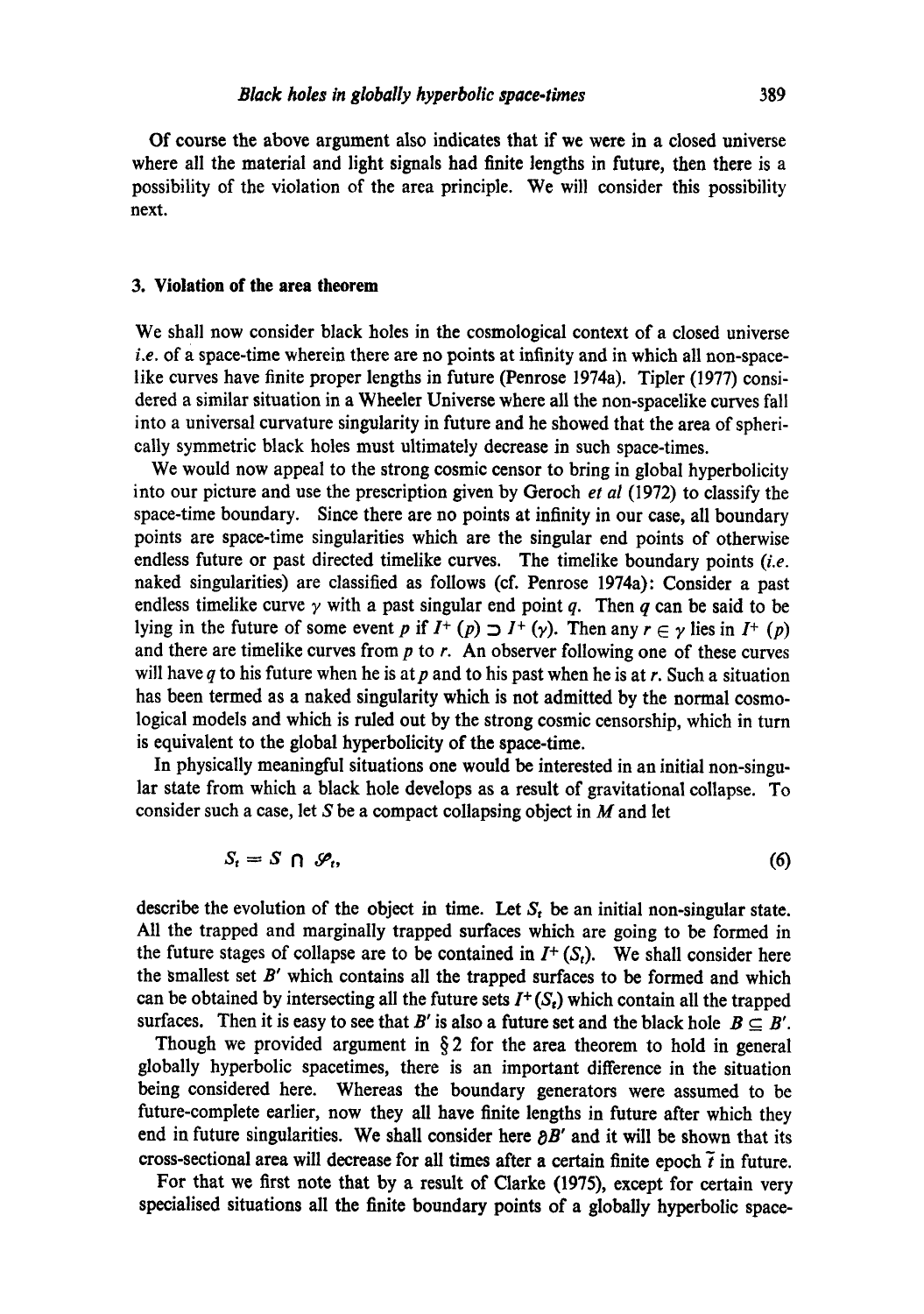time must be curvature singularities, and so in our case all the generators of  $\partial B'$ end up in future curvature singularities. Now one would like to believe that for a curvature singularity the objects falling into it are crushed to zero proper volume. Following Tipler (1977) we shall assume that along all future directed paths  $\lambda$  the volume or area elements defined by linearly independent spacelike Jacobi fields along  $\lambda$  vanish as  $\lambda$  approaches the future curvature singularity.

Now we prove the following:

*Theorem:* Let M be a closed globally hyperbolic space-time foliated by Cauchy surfaces  $\mathcal{S}_t$ , satisfying the following conditions:

- (a) the volume or area elements along all future directed paths  $\lambda$  vanish as  $\lambda$ approaches the corresponding future curvature singularity.
- (b) the weak energy condition, *viz*  $T_{ab}$   $V^a$   $V^b \ge 0$  for all timelike vectors  $V^a$ and Einstein's equations hold in M.

Then there exists an epoch  $t$  on which the area of  $\partial B'$  decreases everywhere.

*Proof:* The area a of  $\partial B'$  at an epoch t is measured by summing up the twodimensional cross-sectional areas of the infinitesimal generator bundles in  $\partial B_t$  $= \partial B' \cap \mathcal{S}_t$ . Suppose  $t_0$  is an epoch when the black hole area theorem is obeyed and for all generator bundles we have

$$
\frac{\mathrm{d}\mathbf{a}}{\mathrm{d}t} \geqslant 0 \text{ at } t = t_0. \tag{7}
$$

Let  $\lambda$  be a typical generator  $\partial B'$  with a past end-point on  $\mathscr{S}_{t_0}$  and let  $B'_\lambda$  be the corresponding bundle with area  $a_{\lambda}$ . Since for all null generators  $a_{\lambda} \rightarrow 0$  at the corresponding future singularity, there will be a finite parameter value  $t_{\lambda}$  such that

$$
\frac{d\mathbf{a}_{\lambda}}{dt} < 0 \quad \text{for } t = t_{\lambda}.\tag{8}
$$

In view of (7) of course,  $t_t > t_0$ . We, therefore, have a real valued function  $\tilde{t}_\lambda$  defined on  $\partial B'_{t_0} = \partial B' \cap \mathcal{S}_{t_0}$  as follows. From the weak energy condition and Einstein's equations it follows that for any null vector  $K^a$ ,  $R_{ab} K^a K^b \leq 0$ . The focussing theorem (Misner *et al* 1973 p. 932)

$$
\frac{\mathrm{d}^2 \sqrt{a_{\lambda}}}{\mathrm{d}t^2} = R_{ab} K^a K^b - \sigma^2, \qquad (9)
$$

where  $\sigma$  is shear and  $\sigma^2 > 0$  tells us that

$$
\frac{\mathrm{d}^2 \sqrt{\mathbf{a}}}{\mathrm{d}t^2} \leqslant 0. \tag{10}
$$

Therefore, from (8) we get

$$
\frac{\mathrm{d}\sqrt{\mathbf{a}}}{\mathrm{d}t} < 0 \text{ for } t > t_{\lambda}.\tag{11}
$$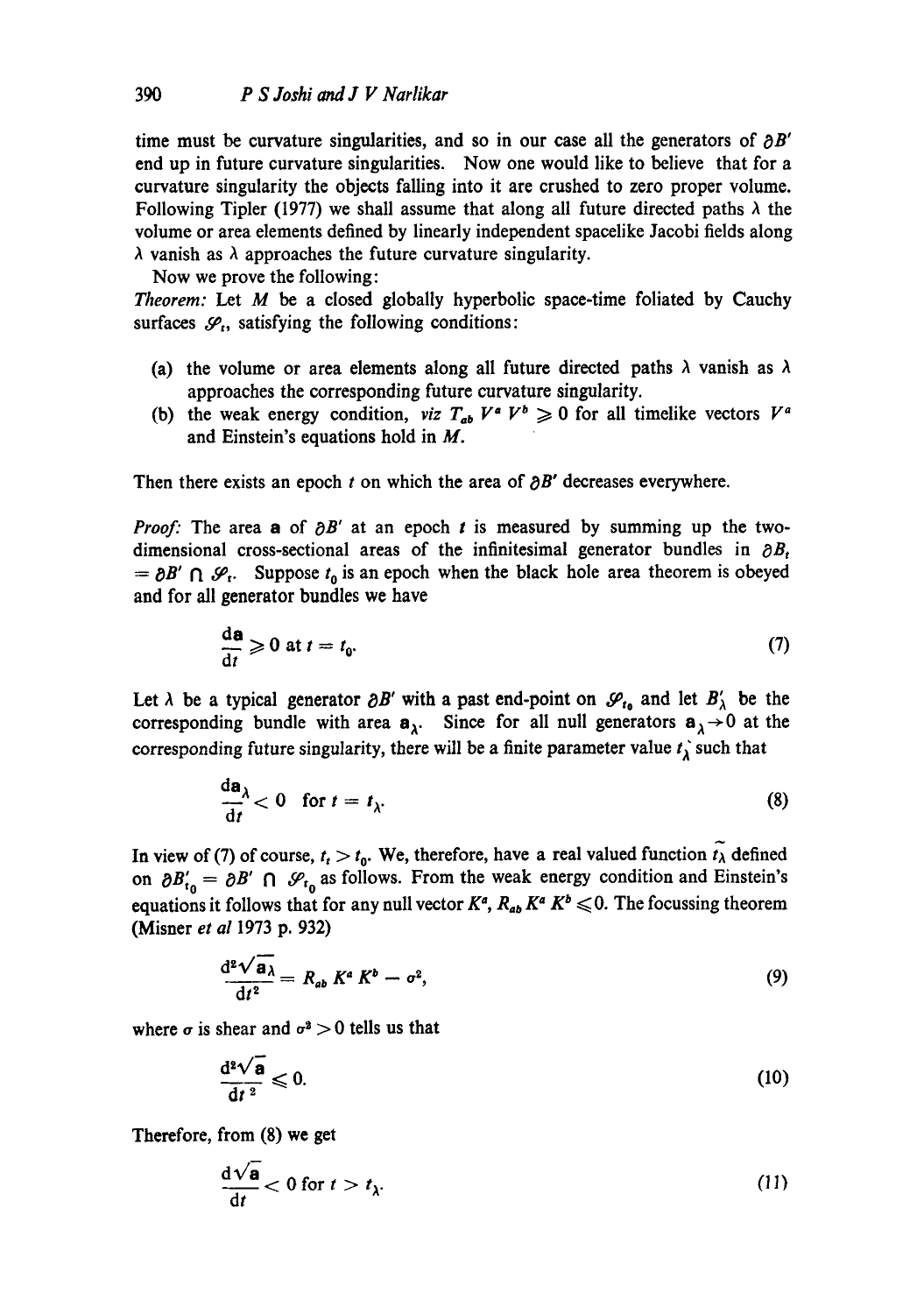Then one can define  $\tilde{t}_{\lambda}$  for the bundle by

$$
\widetilde{t_{\lambda}} = \inf \left\{ t_{\lambda} \middle| \frac{d\mathbf{a}_{\lambda}}{dt} < 0 \ \text{for } t = t_{\lambda} \right\}. \tag{12}
$$

Clearly  $\widetilde{t}_{\lambda}$  occurs well before the final singularity for  $\lambda$ ,

$$
t_0 < \tilde{t}_\lambda < t_s. \tag{13}
$$

Again the area  $a_{\lambda}$  is defined by the Jacobi fields  $V_{\lambda}^{a}$  which are solutions of the Jacobi equation

$$
D^2 V_{\lambda}^a = R_{bcd}^a T_{\lambda}^b V_{\lambda}^c T_{\lambda}^d, \qquad (14)
$$

where  $T_{\lambda}^{b}$  is the tangent to the geodesic  $\lambda$  and the fields  $V_{\lambda}^{a}$  measure the geodesic deviation. The  $V^a_\lambda$  are continuous functions of their intial values on  $\partial B'_{t_\lambda}$  and hence  $\tilde{t}_\lambda$  is continuous on it. Now  $\partial B'_{t_0}$  is closed being the intersection of two closed sets and again if  $S_t$  is some earlier non-singular state as mentioned before then  $\partial B'_{t_0} \subset J^+(S_t) \cap J^-(\mathcal{S}_{t_0})$ which is compact (prop. 6.6.6 HE, 1973). Thus  $\partial B_t$  is compact, being a closed subset of a compact set. Then  $\tilde{t}_{\lambda}$  will attain its maximum on  $\partial B'_{t_0}$  say  $\tilde{t}_m$ . Then for all Cauchy surfaces  $\mathcal{S}_t$  with  $t > \tilde{t}_m$ 

$$
\mathrm{d}\mathbf{a}_{\lambda}/\mathrm{d}t<0,\tag{15}
$$

for all generator bundles on  $\partial B'$  which implies the decrease of its cross-sectional areas at these epochs, proving the result.

In fact one would like to identify  $\partial B'$  with the black hole boundary  $\partial B$ . Since B' is the smallest future set containing all trapped surfaces one expects  $\partial B'$  to contain marginally trapped surfaces. The above result then shows the violation of the area theorem in closed globally hyperbolic universes. (Note that there is no assumption in our proof that the generators of  $\partial B'$  remain forever in  $\partial B'$ . Indeed generators of  $\partial B'$  can surely fall into the black hole; however as soon as they leave  $\partial B'$  they no longer contribute to the area of the boundary.)

In any case since the set B is contained in the set B', it is easy to see that the area of  $\partial B$  must decrease at some stage in the future. For, if it did not, it would remain nonzero and hence exceed the area of  $\partial B'$  (which tends to zero) at some future epoch, thus contradicting our earlier conclusion  $B \subseteq B'$ .

The existence of an epoch  $\tilde{t}_m$  proved above raises an interesting issue which goes beyond the physics of black holes. In the conventional treatment of black holes in asymptotically fiat space-times considerable emphasis is laid on the analogy between black hole physics and thermodynamics. In particular the second law of black hole physics implies a behaviour of the surface area which is similar to that of entropy in thermodynamics. What happens to this similarity in the type of universes discussed above ?

It is true that for  $t > \tilde{t}_m$  the area of a black hole decreases with time and so the similarity with entropy appears to be lost. However, it is interesting to speculate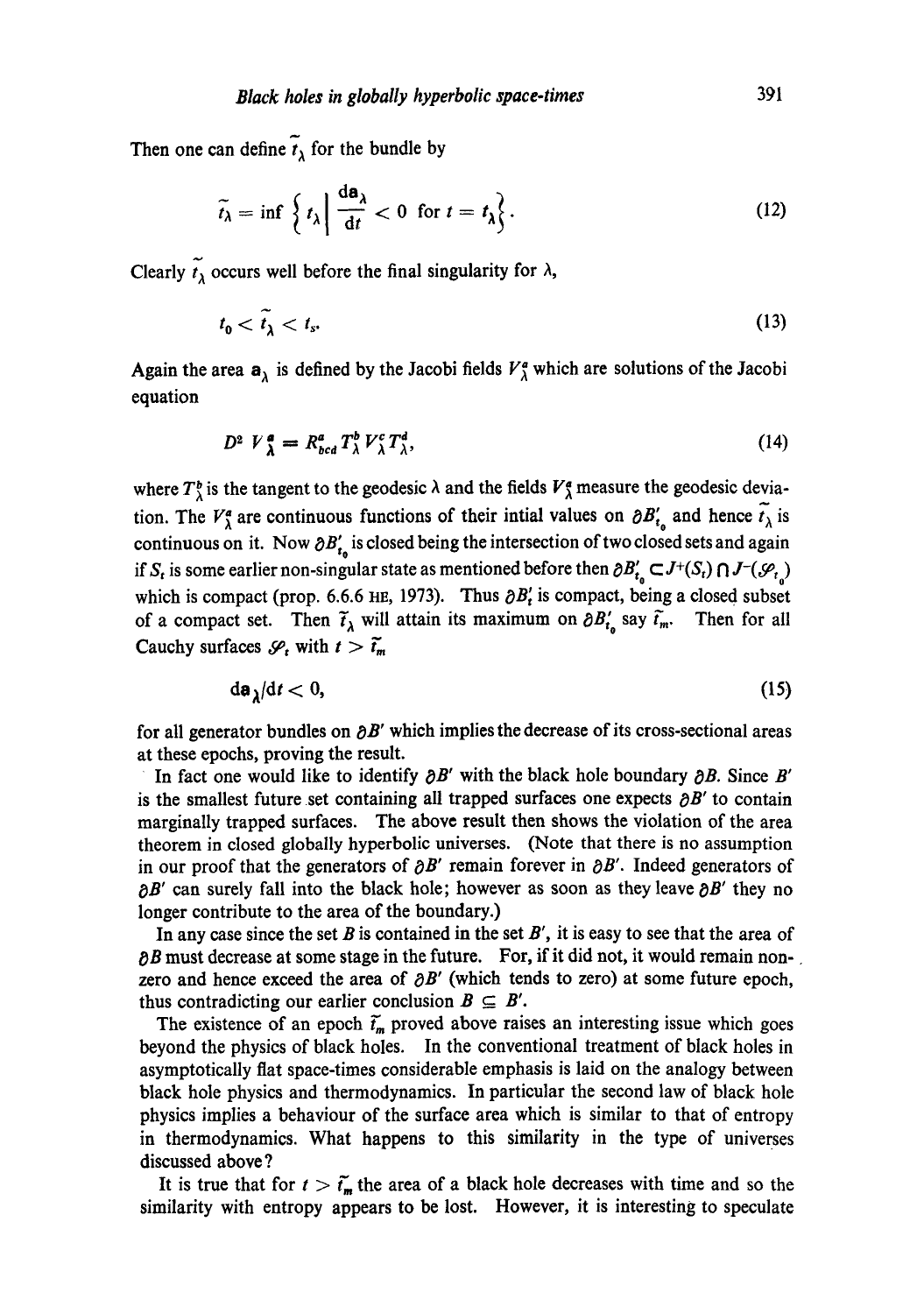what happens to entropy in such a universe. Clearly the Olbers paradox will be important in a contracting universe and if the thermodynamics went in the usual way, we would be faced with inordinately high background radiation. This suggests that in a contracting universe thermodynamics may also go in the reverse direction making entropy a non-increasing quantity. Arguments of this kind relating cosmology to thermodynamics have been discussed elsewhere in detail (Gold 1967). In the present context we can appeal to such arguments to re-establish the analogy between thermodynamics and black hole physics.

In particular, if we speculate that thermodynamics goes the ' wrong' way in the contracting phase of the universe we might also have biological time arrows reversed, although so far this has not been explicitly demonstrated. In that event a living observer would in fact see such a universe expand and the contraction to a singularity as an emergence from a singularity. The surface area of our black hole would therefore appear to increase. In other words, the cosmological arrow of time (in the sense of the expanding universe) will be aligned with the thermodynamic arrow of time (in the sense of increasing entropy) and the arrow of time of black hole physics (in the sense of increasing area). Under these circumstances the second law of black hole physics may be reinstated.

# 4. Sarface gravity

The concept of surface gravity was introduced by Bardeen *et al* (1973) as an entity playing a role in black hole physics analogous to that of temperature in thermodynamics. Surface gravity can be defined for stationary axisymmetric black holes in asymptotically flat space-times. In this section we will examine the extent to which these restrictions can be relaxed.

In a stationary axisymmetric spacetime there are two killing vectors  $K^e$  and  $\bar{K}^e$ representing stationarity and axisymmetry. The null vector tangent to the generators of the horizon is then expressed as

$$
l^a = K^a + \Omega \ \widetilde{K}^a, \tag{16}
$$

where  $\Omega$ , the angular velocity of the black hole is constant over the horizon. A spacelike hypersurface tangent to  $K^a$  intersects the event horizon in a 2-surface  $\partial B$ . To define surface gravity K we need a null vector  $n_a$ , orthogonal to  $\partial B$  and satisfying the condition  $l^a n_a = 1$  (We are using the space-time signature as  $(-, -, -, +)$ . We then have

$$
\kappa = l_{a,b} n^a l^b. \tag{17}
$$

Bardecn *et al* (1973) have then derived two important results. The first is

$$
\kappa = constant,\tag{18}
$$

over the horizon, while the second is the differential mass formula

$$
\delta m = \frac{\kappa}{8\pi} \delta a + \Omega \delta J, \qquad (19)
$$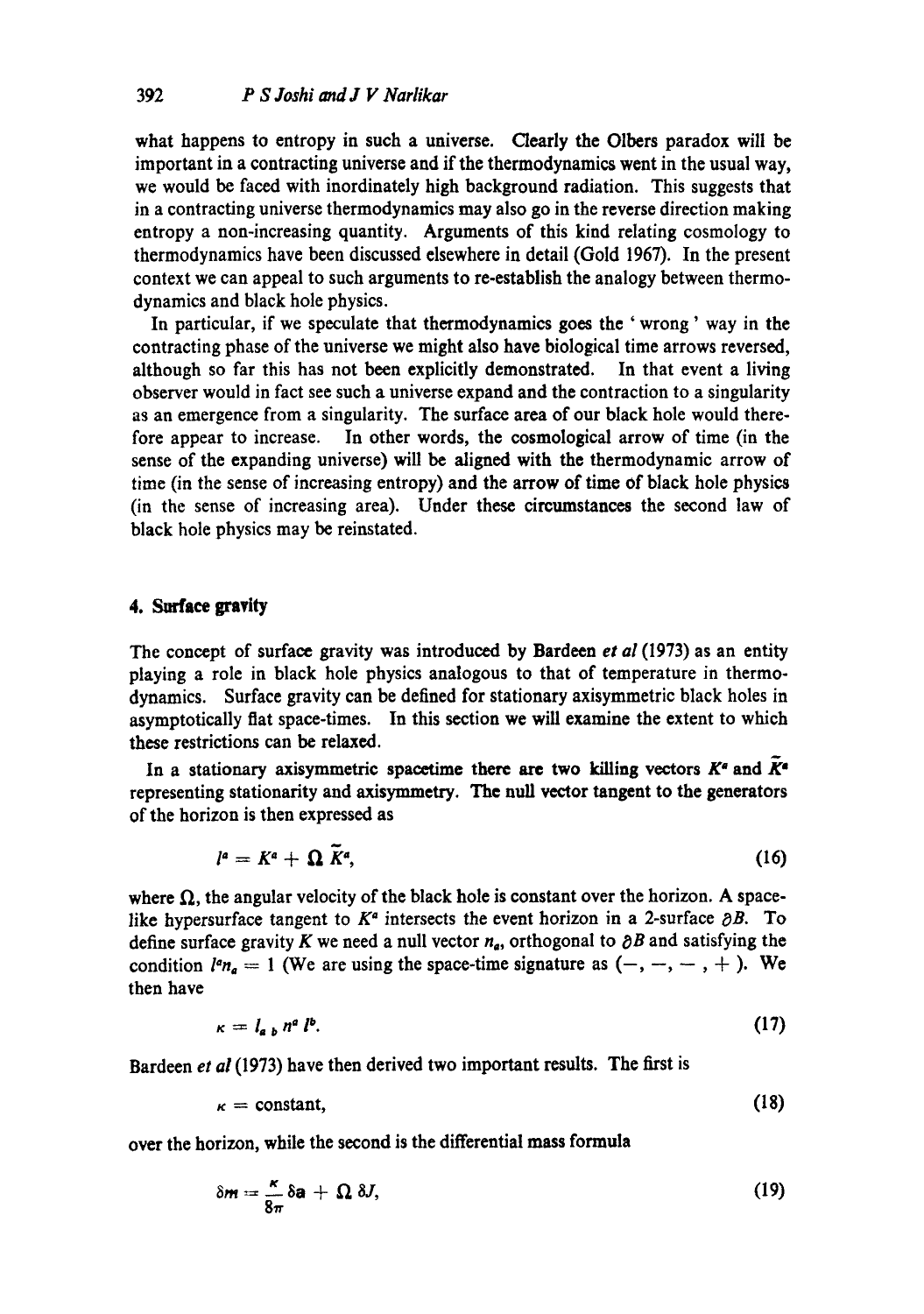where  $m =$  mass of the black hole,  $a =$  surface area of the black hole and  $J =$  total angular momentum of the black hole.

Clearly, in a general globally hyperbolic spacetime there can be no *a priori* timelike killing vectors like  $K^a$ . It is therefore impossible to apply the above definition of surface gravity as it stands. Nevertheless we can attempt a modified but approximate prescription along the following lines:

Let  $M$  be a globally hyperbolic spacetime containing a sequence of Cauchy surfaces  $\mathcal{S}_t$ . Suppose further that M contains a black hole as mentioned earlier such that the space-time is axisymmetric. Let  $g_t$  denote the space-time metric on M. Then to calculate the surface gravity  $K(\tau)$  of the black hole for any  $\tau > t_0$  construct another space-time metric  $\tilde{g}_t$  on M with the following property:

$$
\tilde{\mathbf{g}}_t = \mathbf{g}_t \text{ for } t \leq \tau,
$$
\n
$$
\tilde{\mathbf{g}}_t = \mathbf{g}_\tau \text{ for } t > \tau.
$$
\n(20)

Then  $\kappa$  ( $\tau$ ) is equal to the surface gravity of the black hole as computed with the metric  $g_t$ .

The above prescription is based on intuitive analogy with thermodynamics. If a system is in thermal equiIlibrium we can properly assign a temperature to it. In practice, however, the system is never in perfect equilibrium; it is always subject to heat loss or heat gain from the surroundings. Nevertheless we can still define a temperature for the system provided the departure from equilibrium is not too great. Thus a cooling system passes through successive states of quasi equilibrium with lower and lower temperatures. In the case of black holes, we may argue that it is still possible to ascribe a surface gravity to the system provided the cosmological changes in the space-time are slow. For example, the cosmological time scale at the present epoch is of the order of  $10^{10}$  years. The astrophysical time scales associated with stellar or supermassive black holes are considerably shorter than this value. Therefore, one can meaningfully apply the above definition to rotating black holes at the present epoch. We will refer to this approximation as the quasistationary approximation.

Of course we presuppose here that the metric  $\tilde{g}_t$  will give a reasonable space-time, *i.e.* one in which the energy condition is satisfied. Keeping in mind our intuitive criterion mentioned above that the Changes in space-time are slow, we expect that the freezing of the metric to its value at  $t = \tau$  will still keep the space-time reasonable in the above sense. Since the definition of  $\kappa$  is a local one, *i.e.* it involves quantities evaluated at  $\tau$ , we expect the above prescription to work except in pathological cases.

In the most general case the surface gravity evaluated as above will depend upon the slicing chosen, and this might lead to ambiguity in the definition of  $\kappa$ . However in the axisymmetric case considered here we can fix up the slicing as tangential to the rotational Killing field K<sup>a</sup> following Bardeen *et al* (1973), thereby making our precription unique. Of course in special cosmological spaces like the Robertson-Walker spaces, one already has a prefered slicing like the constant cosmic time hypersurfaces; thereby providing a canonical framework for the evaluation of  $\kappa$  by the above prescription.

Though the above prescription can be used for general globally hyperbolic spacetimes, it is in the case of closed universes that we notice the limitations of this definition in a striking **way.**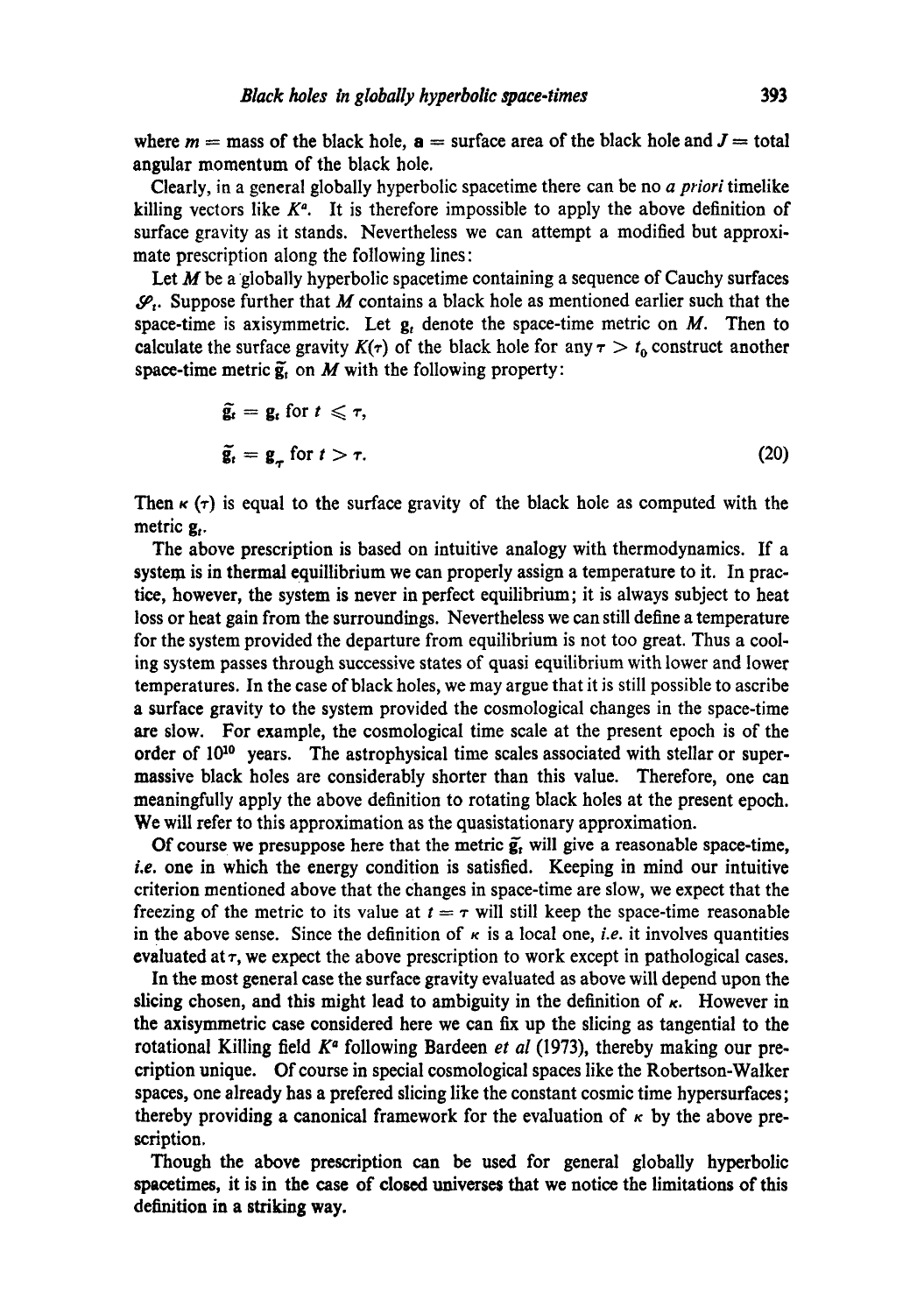For example, as  $t \rightarrow t_s$ , where  $t_s$  is the epoch of the universal curvature singularity, the cosmological time scale shortens dramatically and it becomes meaningless to talk of surface gravity--just as it is not possible to ascribe a temperature to a rapidly changing thermal system.

Secondly, (19) makes use of asymptotic flatness and it cannot be derived within our framework. In particular, the meaning attached to  $m$ , as the mass measured from infinity becomes ambiguous, since in a non-asymptotically flat universe matter is not localized in a bounded region.

These general points are brought out dearly in an explicit example to be considered below.

### 5. The Kerr-Vaidya metric

Consider the metric given by Vaidya (1977)

$$
ds^{2} = \exp [2 F(t)] \left[ 2 (du + a \sin^{2} a d \beta) dt - (1 + 2 m \mu \exp (-2 F)) \right]
$$
  
 
$$
\times (du + a \sin^{2} a d \beta)^{2} - M^{2} \left\{ \frac{d a^{2}}{1 - \frac{a^{2} \sin^{2} a}{R^{2}}} + \sin^{2} \alpha d \beta^{2} \right\}, (21)
$$

where  $u = t - r$ ,  $(r, \alpha, \beta)$  being the rotating ellipsoidal coordinates and

$$
\mu = R \sin\left(\frac{r}{R}\right) \cos\left(\frac{r}{R}\right) M^{-2},\tag{22}
$$

$$
M^{2} = (R^{2} - a^{2}) \sin^{2} \left(\frac{r}{R}\right) + a^{2} \cos^{2} \alpha.
$$
 (23)

The constant R in  $(21)$ - $(22)$  represents the input from cosmology: it is the characteristic coordinate radius of the closed universe. Thus the r-coordinate is limited by

$$
r \leqslant \frac{\pi}{2} R. \tag{24}
$$

for  $r \le R$ , the metric (21) reduces to the Kerr metric with mass m and angular momentum *ma*. The function  $F(t)$  is also of cosmological nature;  $\exp(F)$  denotes the scale factor in the expanding universe. In a closed universe obeying Einstein's equations,  $\exp(F)$  vanishes at  $t = 0$  (the origin of the universe) and at  $t = t<sub>s</sub>$  (the end of the universe), both instants representing universal curvature singularities.

The event horizon is given by the larger root of the equation

$$
R^2 \tan^2 \left(\frac{r}{R}\right) - 2 m R \tan \left(\frac{r}{R}\right) \exp(-2 F) + a^2 = 0. \tag{25}
$$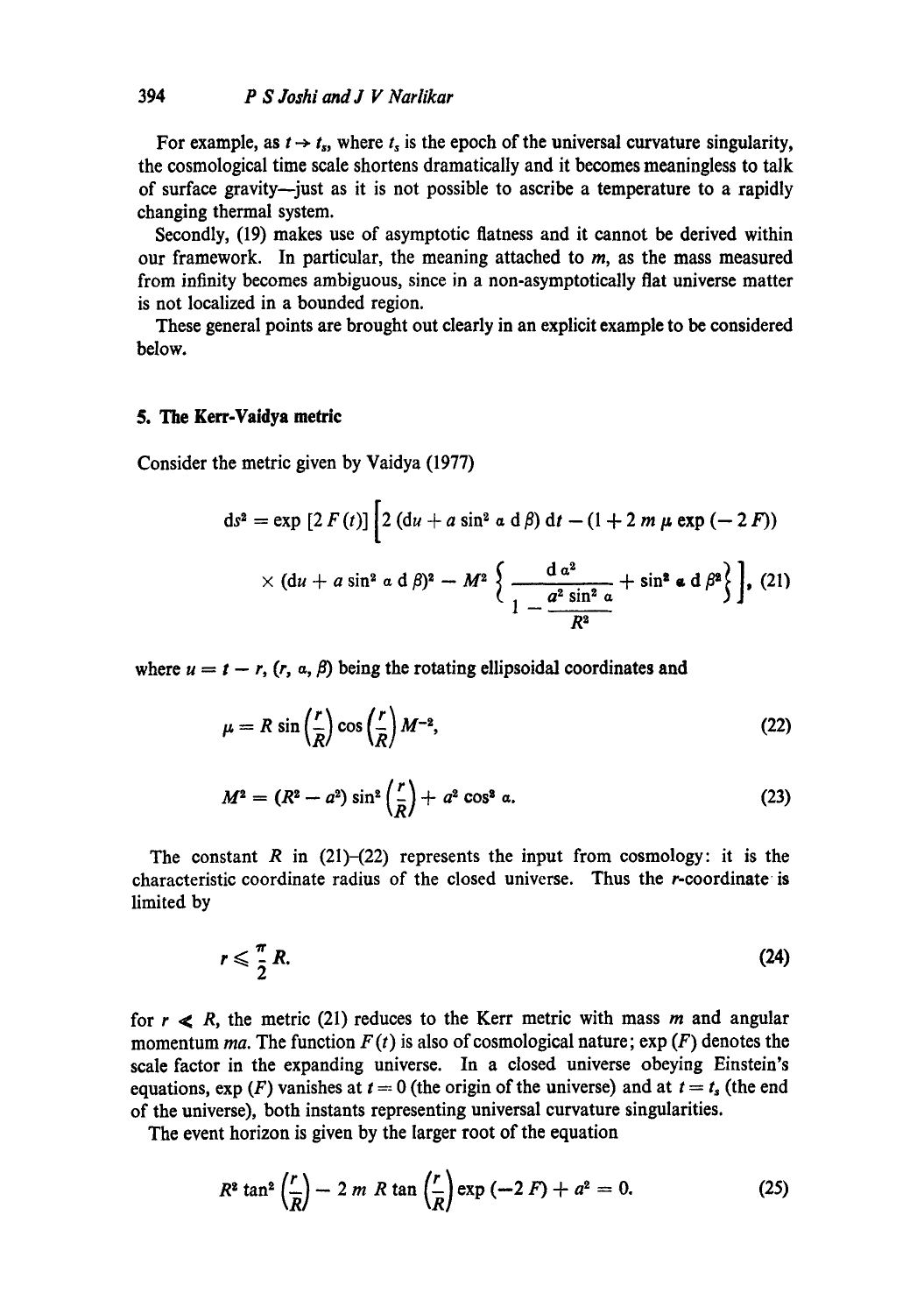As pointed out by Vaidya, (25) does not have roots if  $exp(-2F)$  is sufficiently large, a circumstance inevitable in an open Friedmann universe. In a closed universe, however  $\exp(F)$  is bounded above and the reality condition

$$
\exp(2F) \leqslant \frac{m}{a},\tag{26}
$$

could be satisfied for black holes with sufficiently small rotation. We will assume this to be the case, so that the event horizon will be presumed to exist always. The surface area of the horizon is given by

$$
\mathbf{a} = 4\pi \exp (2F) \left(\frac{R}{a}\right) \sinh^{-1} \frac{a}{(R^2 - a^2)^{1/2}} \left\{ R^2 \sin^2 \left(\frac{r}{R}\right) + a^2 \cos^2 \left(\frac{r}{R}\right) \right\}, (27)
$$

where r is given by (25) as mentioned before. It is clear from (27) that as the singularity is approached in the future,  $\exp(F) \rightarrow 0$ , the solution of (25) gives  $r \rightarrow \pi R/2$ . In other words, the cosmological boundary conditions increasingly dominate the local behaviour of the black hole.

To obtain the surface gravity of the black hole at any epoch we use our prescription and 'freeze' the function  $F(t)$  to its value  $F(\tau)$  at  $\tau$ . The corresponding space-time is then stationary and axisymmetric and (17) can be applied to calculate  $\kappa$ . A straightforward but tedious calculation gives

$$
\kappa = \frac{\{(R^2-a^2)e^{2F}\} + (2m^2+2m(m^2-a^2)e^{4F})^{1/2}\}e^{-2F}\} (m^2e^{-2F}-a^2e^{2F})^{1/2}}{R^2 [2m^2+2m(m^2-a^2)e^{4F})^{1/2}]}
$$
(28)

As discussed in § 4, this value of  $\kappa$  is to be treated with caution. It is expected to give reasonable behaviour at epochs away from  $t<sub>s</sub>$ . As  $t \rightarrow t<sub>s</sub>$ , exp  $(F) \rightarrow 0$  and  $\kappa \rightarrow \infty$ ; but the quasistationary approximation breaks down in this limit.

Also note that the third law of black hole physics is violated, and  $\kappa \to 0$  if (26) is violated.

Finally the differential relation (19) does not hold, as can be seen from (27) and (28). Keeping  $J \equiv ma = \text{constant}$ , a variation of m in (27) gives a variation of a. However, the ratio

$$
\frac{\delta m}{\delta \mathbf{a}} \neq \frac{\kappa}{8\pi},\tag{29}
$$

where  $\kappa$  is given by (28). The reason for the discrepancy lies in the fact that the universe outside the black hole is not empty and the mass 'seen from infinity' is greater than m.

## **6. Conclusion**

**We have attempted to generalize the basic concepts of black hole physics to nonasymptotically flat universes. It is possible to give a local meaning to what is meant**